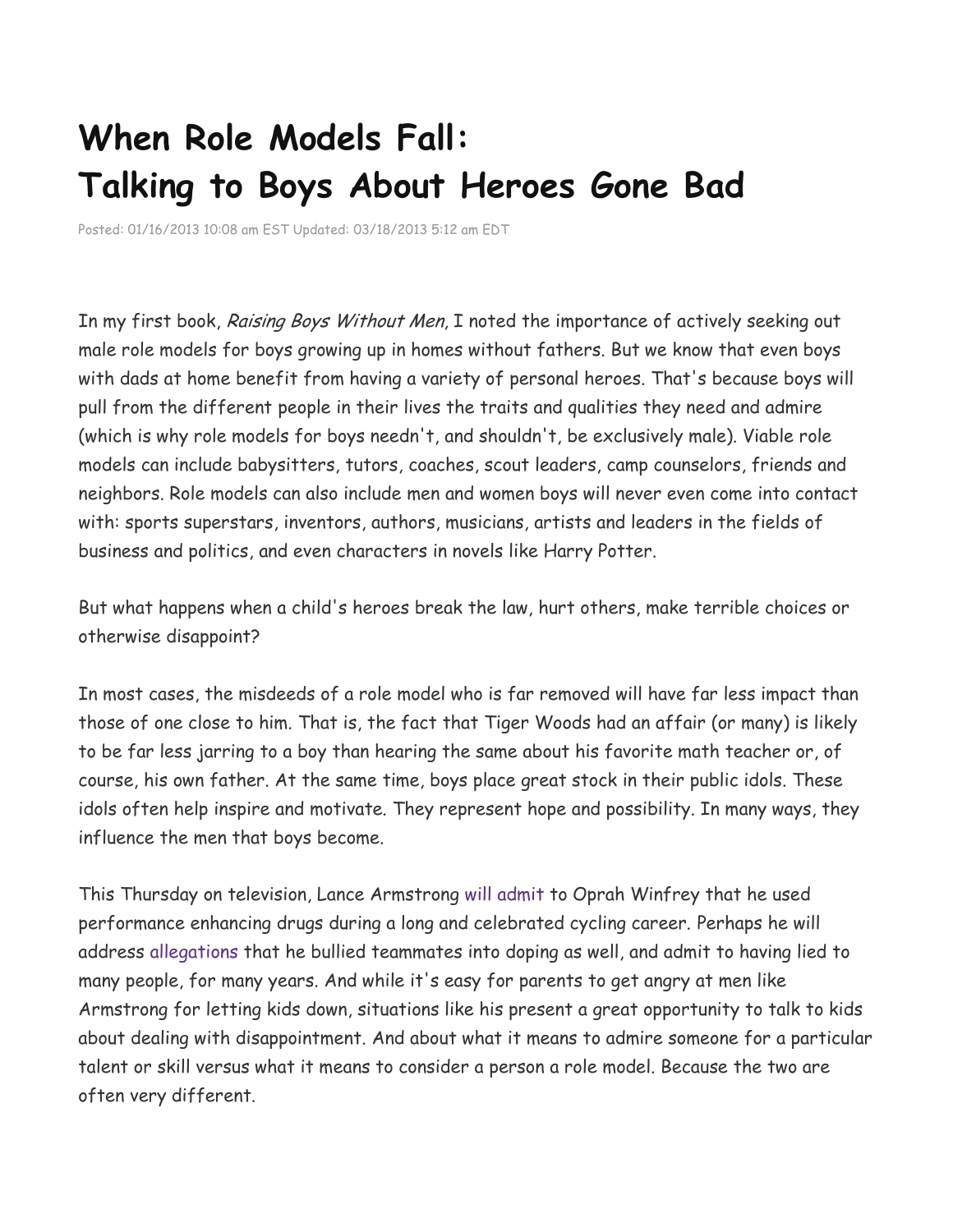**First, make no excuses.** Don't sugarcoat the offenses. If a role model cheated or lied, say that. If he hurt others, say that, too. Give kids the facts, and explain why an action is wrong. As in, "Barry Bonds used performance enhancing drugs to be better at baseball. That's against the laws set by his country and his sport, and since it's a form of cheating, it's also unethical." Talk to them about how a person's actions had an effect on others: his family, his teammates or co-workers, his community.

**Offer perspective.** Help kids realize that athletes and other role models are not infallible. Heroes are real people, and people are flawed. Like most of us, heroes will usually require forgiveness at some point in their lives. But also let them know that lying, cheating and disappointing others, no matter how famous a person is or isn't, is not normal, or excusable, behavior.

**Let them know it's OK to be angry.** Of course, just because human beings are fallible doesn't mean we can't have high expectations for them. The people we choose to look to as role models -- whether a sports hero or a favorite uncle -- are different from everyday people. We're allowed to expect better of them. And if they don't meet those expectations, we're allowed to look elsewhere for inspiration.

**Talk about the need for honesty.** Most fallen role models not only do something wrong, which is bad, but lie about it, which is worse. Use the opportunity to teach kids how to handle mistakes. Take them through the steps: Accept responsibility, express remorse, ask for forgiveness, make amends and don't make the same mistake again. Let your child know that whether or not he decides to forgive a role model is up to him, but that how a role model behaves in the wake of his mistakes can, and should, play an important part in that.

**Be truthful and frank about the consequences.** When Michael Phelps was caught smoking pot in 2009, he was [suspended](http://www.nytimes.com/2009/02/06/sports/othersports/06phelps.html?_r=0) and lost a lucrative contract. In the case of Armstrong, of course, he was stripped of his Tour de France titles, may be required to return sponsorship money and may face criminal prosecution. Talk to kids about the very real consequences of bad decisions. Emphasize careful thought before action.

**Help your son identify what characteristics he admires in others**. Ask your son what he feels makes someone a hero. Sure, an athlete who can score 18 touchdowns in a single game may be worthy of adoration. But what else makes him a man? Does he treat his teammates with respect? Does he donate his time to help others? Is he a good father? If he wasn't a gifted